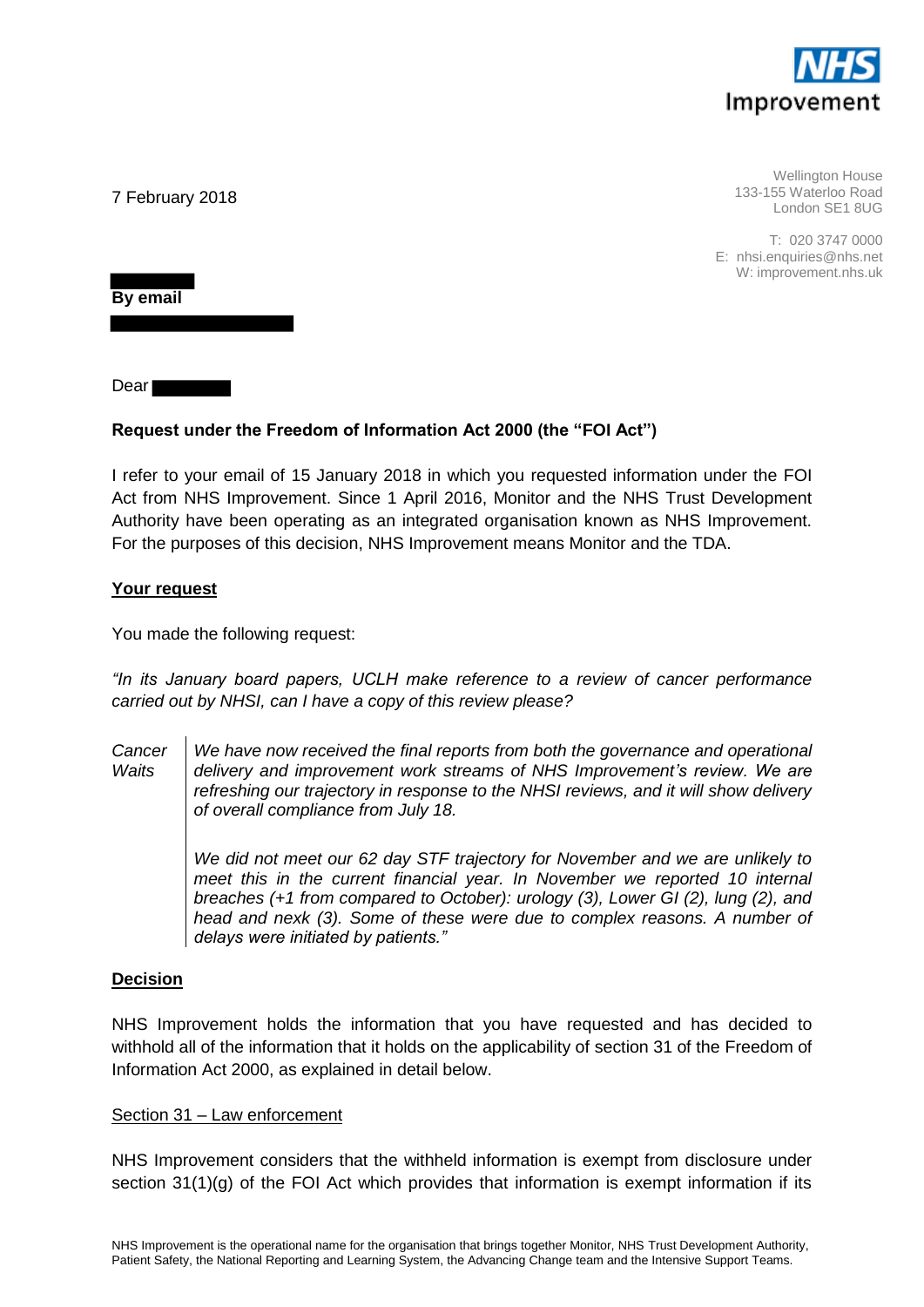disclosure would, or would be likely to, prejudice the exercise by any public authority of its functions for any of the purposes specified in section 31(2).

NHS Improvement considers that section 31(2)(c) is engaged and that disclosure of the information in question would be likely to prejudice the exercise by Monitor of their functions for the purpose of ascertaining whether circumstances exist which would justify regulatory action in pursuance of an enactment.

NHS Improvement conducted a review of the trust's cancer performance. NHS Improvement considers that releasing the reports would be likely to prejudice its relationship with providers and therefore NHS Improvement's regulatory role in overseeing them.

NHS Improvement relies on the full and frank information from trusts in order to carry out its functions effectively. NHS Improvement relies on having a safe space in which providers are freely able to share information in the knowledge that the information, or any analysis derived directly from it, will not be disclosed more widely. To disclose that information more widely is likely to have a detrimental impact on the quality and content of exchanges between NHS Improvement and the bodies it collectively regulates and its ability to make effective and fully informed regulatory decisions.

## *Public interest test*

Section 31 of the FOI Act is a qualified exemption and therefore requires that a public interest test be carried out to determine whether the exemption should be maintained.

We have considered the public interest in disclosing this information on the grounds of accountability and transparency, both in relation to how NHS Improvement carries out its role and in relation to the services provided by NHS foundation trusts and NHS trusts. But we consider that the strong public interest in NHS Improvement being able to oversee and regulate trusts effectively, and the need to ensure that trusts are able to share confidential or otherwise sensitive information with NHS Improvement without concern that such information will enter the public domain, outweigh the public interest in disclosure of the information being withheld.

# **Review rights**

If you consider that your request for information has not been properly handled or if you are otherwise dissatisfied with the outcome of your request, you can try to resolve this informally with the person who dealt with your request. If you remain dissatisfied, you may seek an internal review within NHS Improvement of the issue or the decision. A senior member of NHS Improvement's staff, who has not previously been involved with your request, will undertake that review.

If you are dissatisfied with the outcome of any internal review, you may complain to the Information Commissioner for a decision on whether your request for information has been dealt with in accordance with the FOI Act.